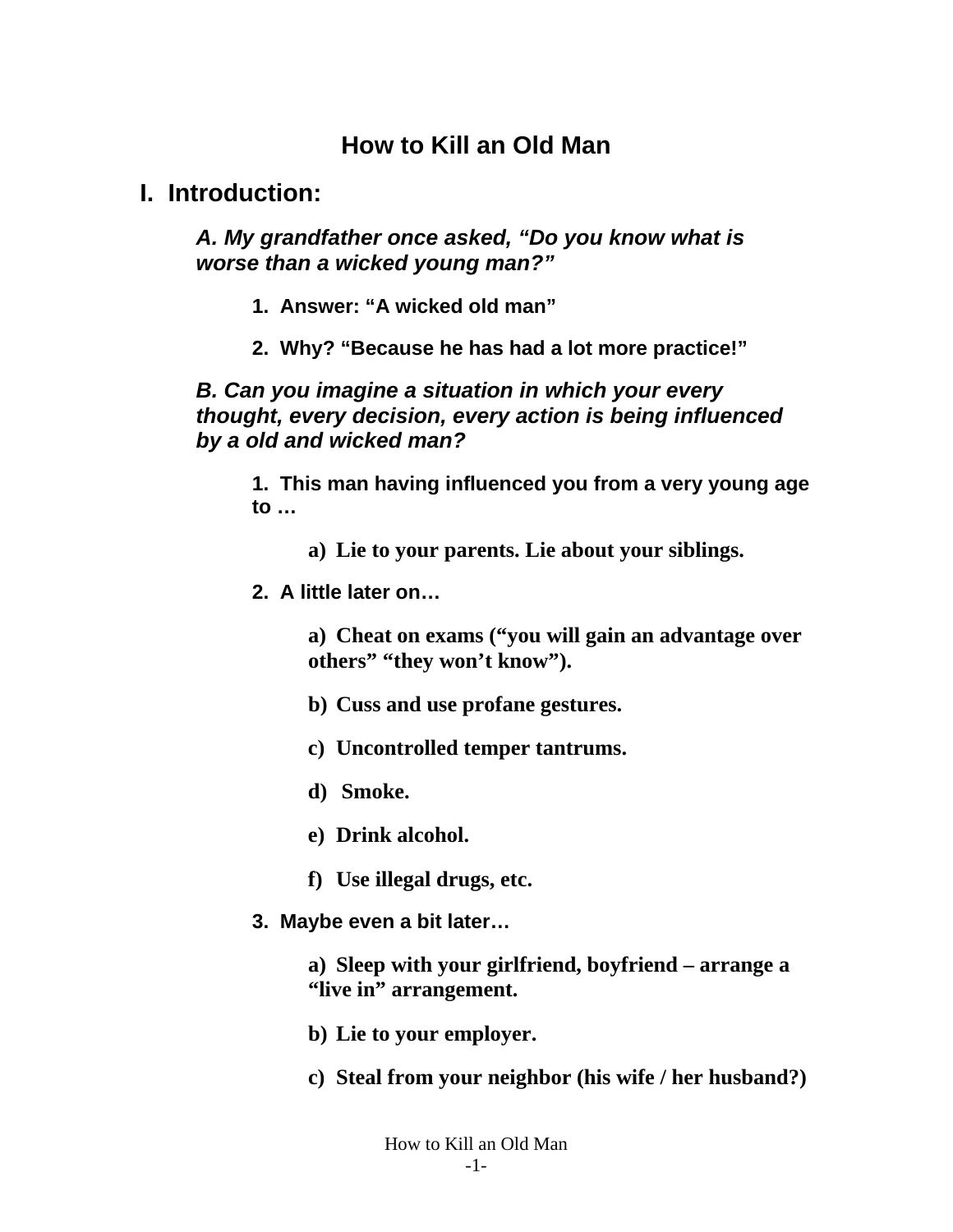**d) Embezzle … etc., etc.** 

#### *C. This despicable old man has almost complete control over your life … in fact, even your destiny.*

**1. You have come to despise and even hate him, yet he is always nearby, never grows weary, never seems to sleep, and you cannot "lose" him.** 

**2. Imagine that you figure out, or someone suggests that the only way to get your "life" back and cease loathing yourself and the things you do …. Is to KILL the old man!** 

*D. Tonight's lesson is "Killing this Old Man"* 

### **II. Who the OLD MAN is…**

- *A. Sin!*
- *B. YOU!*

*C. You have chosen your own companion and it is you!* 

**1. 1 Corinthians 15:33 (ASV)** 

*D. Can't blame another (although others may participate externally through influence).* 

**1. cf. James 1:13-16** 

*E. Everyone who becomes accountable makes this choice: Romans 3:23* 

**1. Our "choice" of companionship has consequences:** 

**a) Cf. Romans 6:23** 

**b)** *(back to)* **James 1:15-16**

**2. Why death? … Because just as when the spirit/soul is separated from the body, the body is dead, so also is the soul dead when it is separated from God. Sin (the old man) separates us from God. It defiles that which is intended to be holy (our bodies – cf. 1 Corinthians 6:19- 20). It condemns us. Sinners are worthy of death**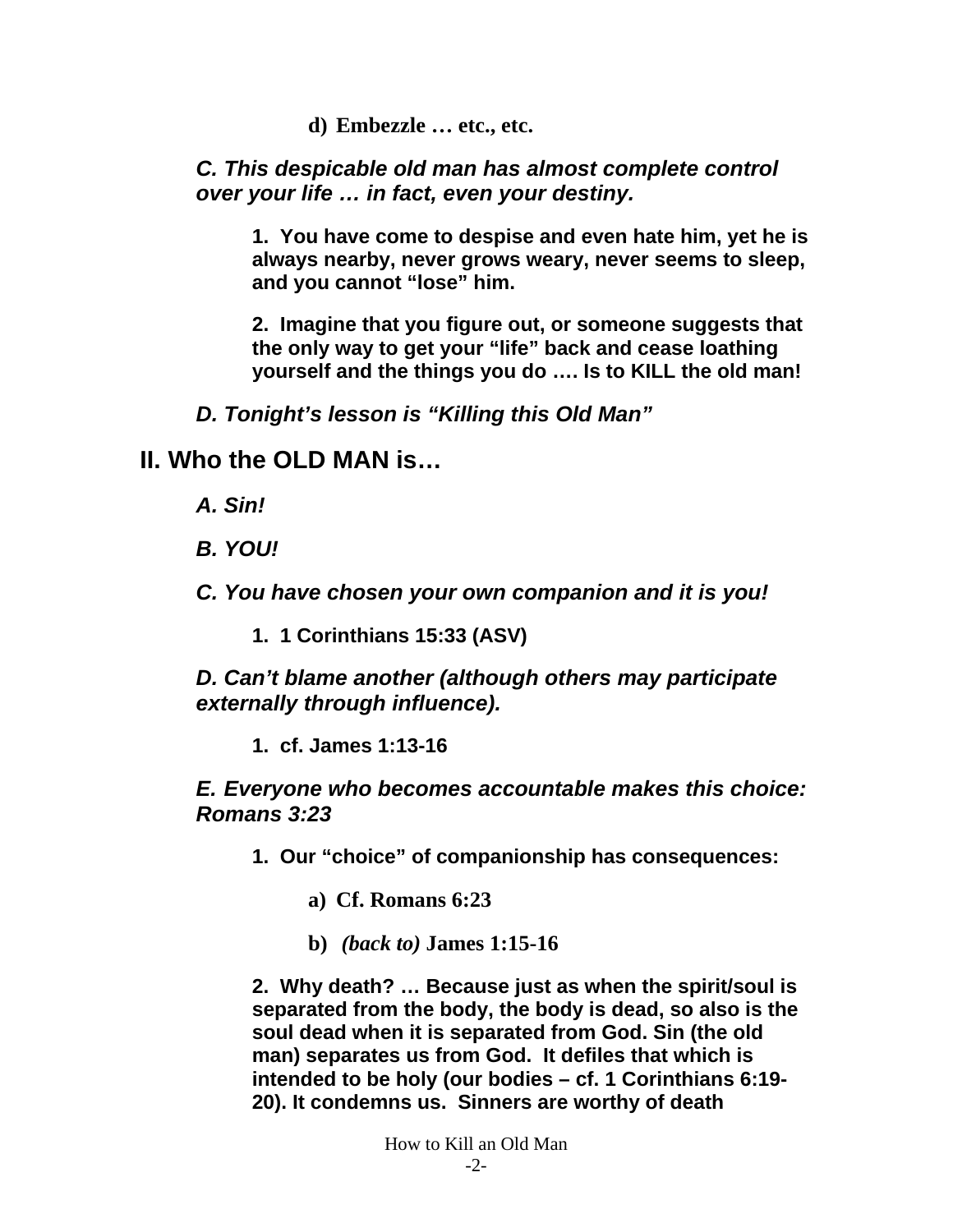**(Romans 1). The sentence of death is already pronounced (Romans 6:23).** 

*F. If you desire "life" (the gift of God is eternal life – Romans 6:23) you have to participate in "killing this old man."* 

#### **III. How To Kill an Old Man:**

*A. Do not think you can kill the old man without penalty being demanded.* 

- **1. Justice must be met (Romans 3:23)**
- **2. The Judge must be "just" while "justifying"** 
	- **a) Romans 3:26**

#### *B. You MUST have help. You can't accomplish all that must be done by yourself.*

- **1. Jesus Christ says:** 
	- **a) "I will help you kill the old man"**
	- **b) "I will pay the penalty"**

**c) "I will meet the requirements demanded so that God can be "just" , the old man can be dead, and God can be our "justifier"** 

**2. So, God sent…(part of His plan for being both "just" and the "justifier")** 

**a) John 3:16** 

**3. And Jesus came …** 

- **a) 1 Timothy 1:15**
- **b) Lived perfect life.**

*(1) Hebrews 4:15* 

**c) Became "author of eternal salvation"** 

How to Kill an Old Man -3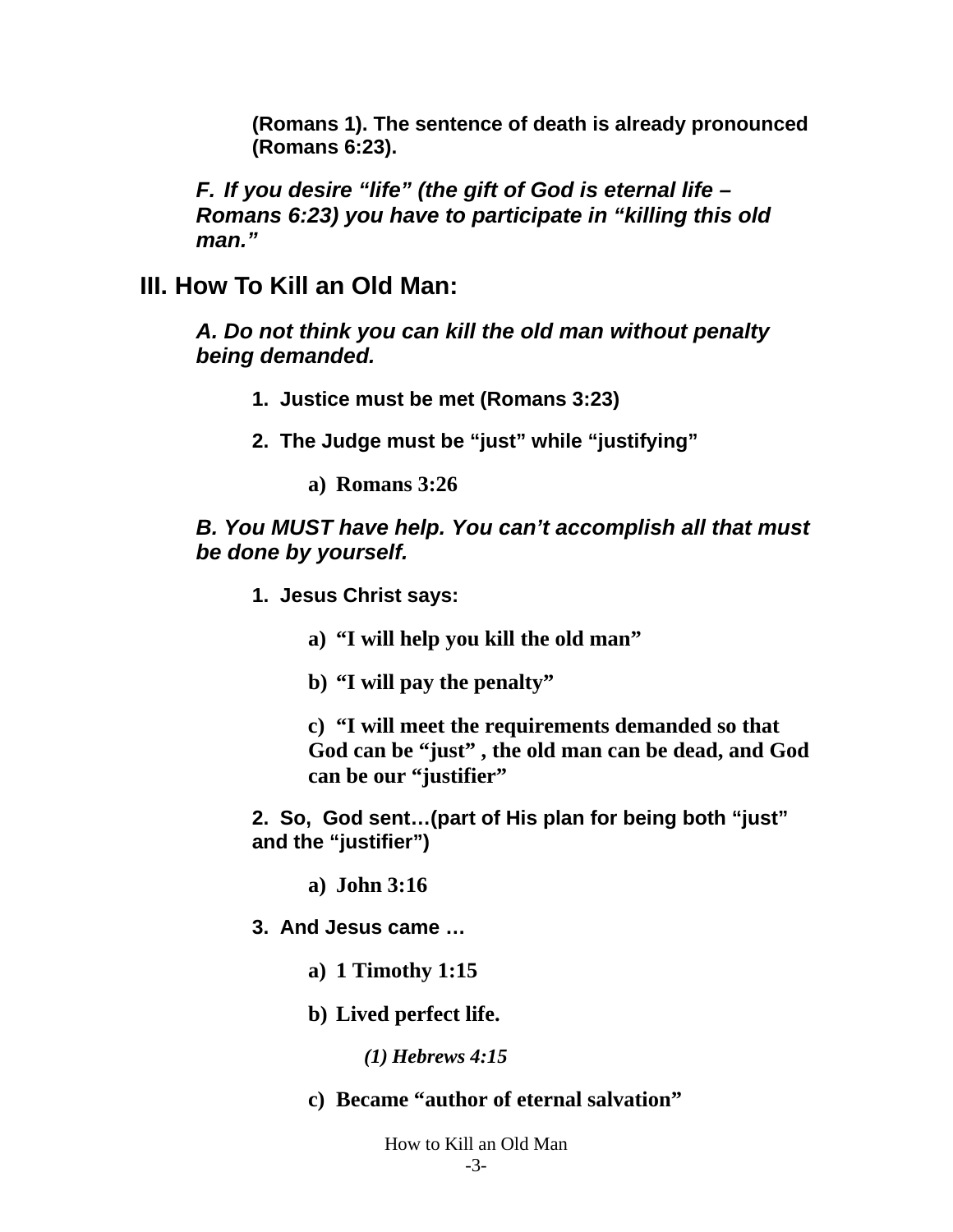*(1) Hebrews 5:8-9* 

**d) Is the atoning sacrifice (paying the death penalty for sin).** 

> *(1) Hebrews 7:17-27 (2) Hebrews 9:12 (3) Hebrews 10:10 (4) Romans 3:21-26*

**4. It is through this "grace" of God that we are saved! - Ephesians 2:8** 

*C. I must do my part in killing this old man!* 

**1. God Himself gives us a plan whereby we "kill" this old man.** 

**a) Must hear the "plan" for killing the old man and becoming new (involves faith).** 

*(1) Romans 10:17* 

*(2) 1 Peter 1:23* 

**b) Believe the (in the) Plan (have faith). Folks, the plan was and is Jesus Christ.** 

*(1) Mark 16:15-16* 

*(2) John 3:16* 

*(3) Romans 10:9* 

*(4) Understand that saving faith involves obedience!* 

**(a) Hebrews 5:9** 

**c) Repent (of the deeds of the old man of sin)** 

*(1) Acts 17:30* 

*(2) Repentance involves a change of both mind and* 

How to Kill an Old Man -4